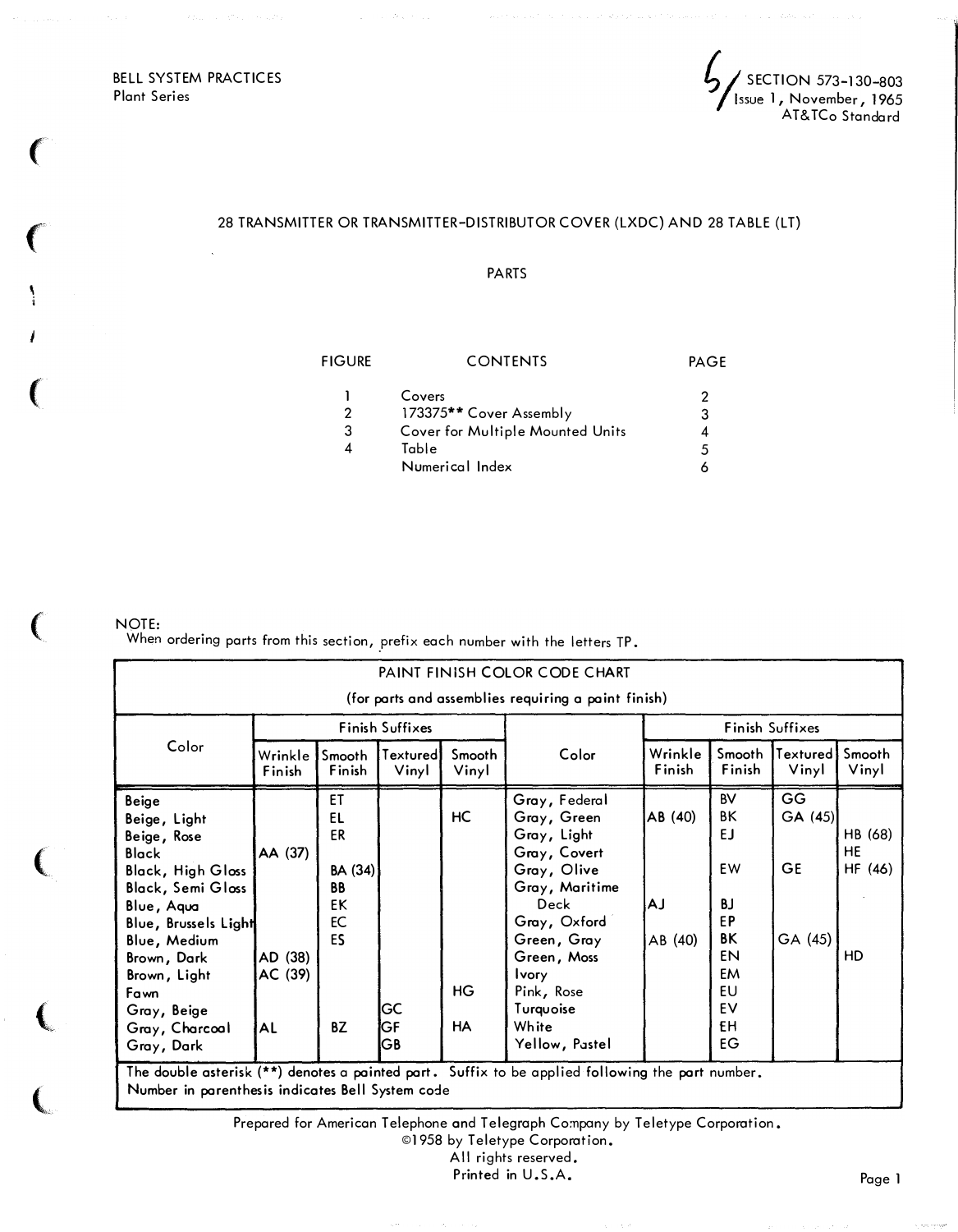SECTION 573-130-803



FIGURE 1. COVERS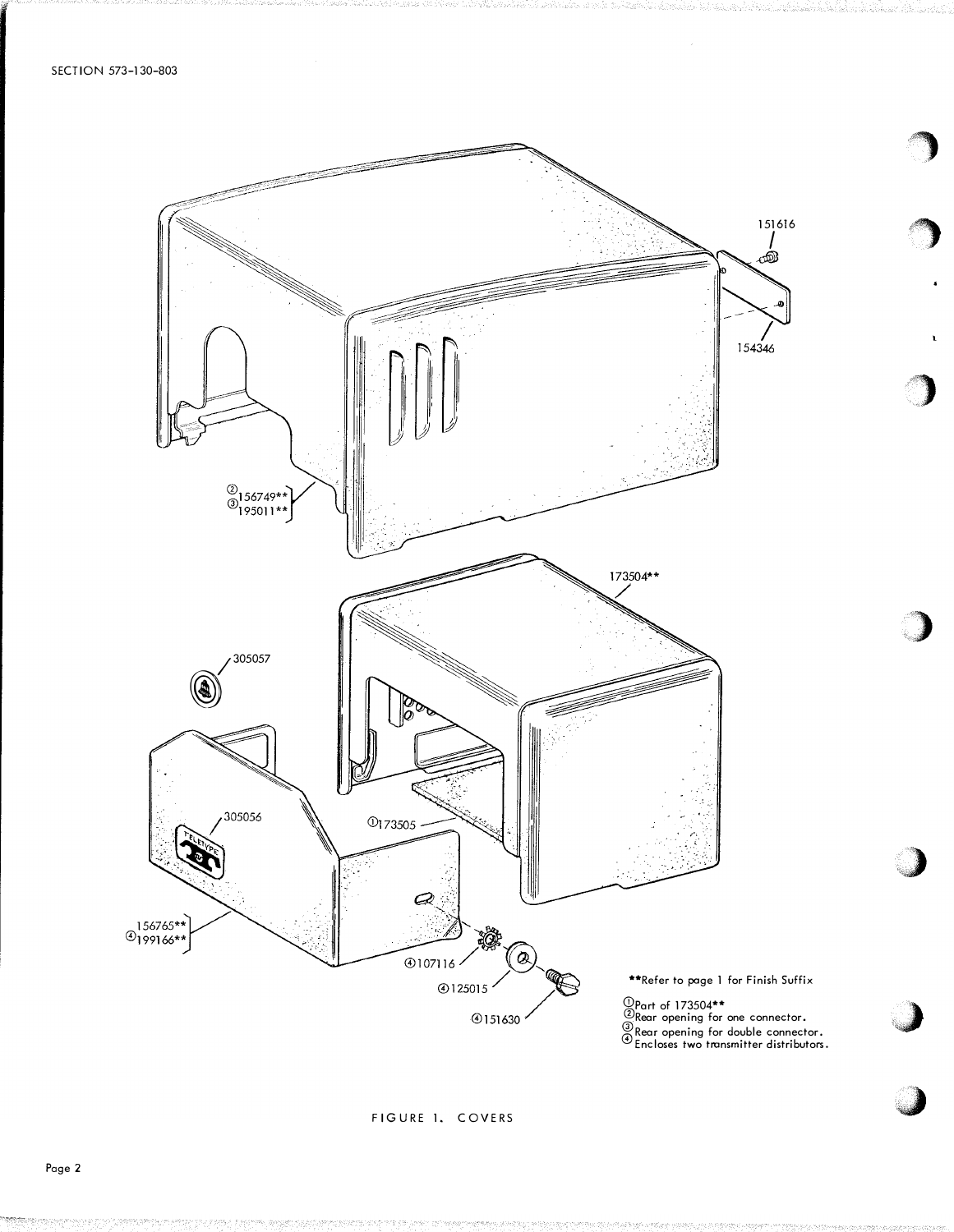

 $\left($  FIGURE 2. 173375\*\* COVER ASSEMBLY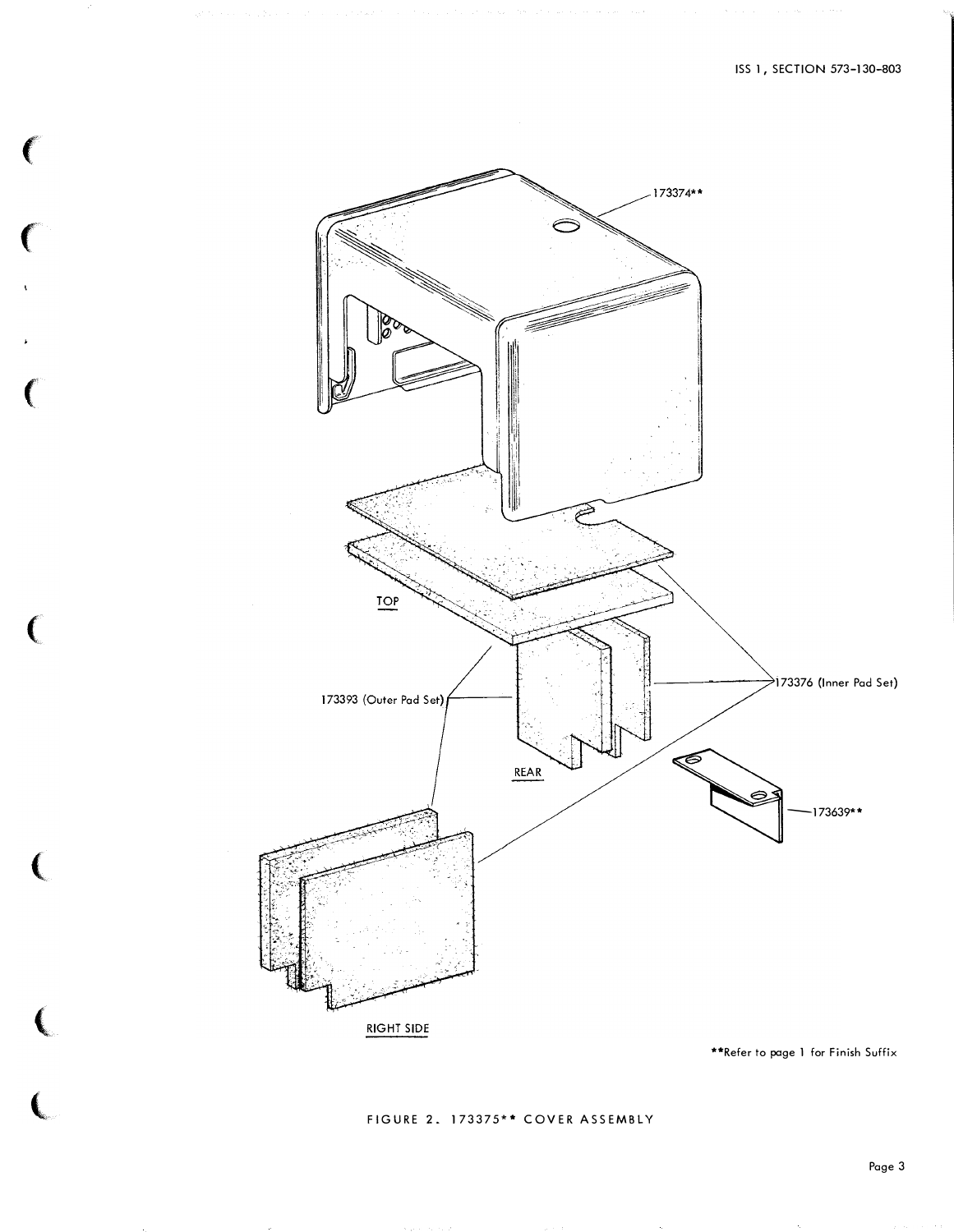

 $\textcircled{\textsc{1}}$  163752 Modification Kit to Provide a Dummy Unit for the Multiple Transmitter Distributor Base. Specification 59815 \*\*Refer to page 1 for Finish Suffix ·�

 $\bigcirc$ 

'�)

)

 $\overline{\phantom{a}}$ 

**d** 

## FIGURE 3. COVER FOR MULTIPLE MOUNTED UNITS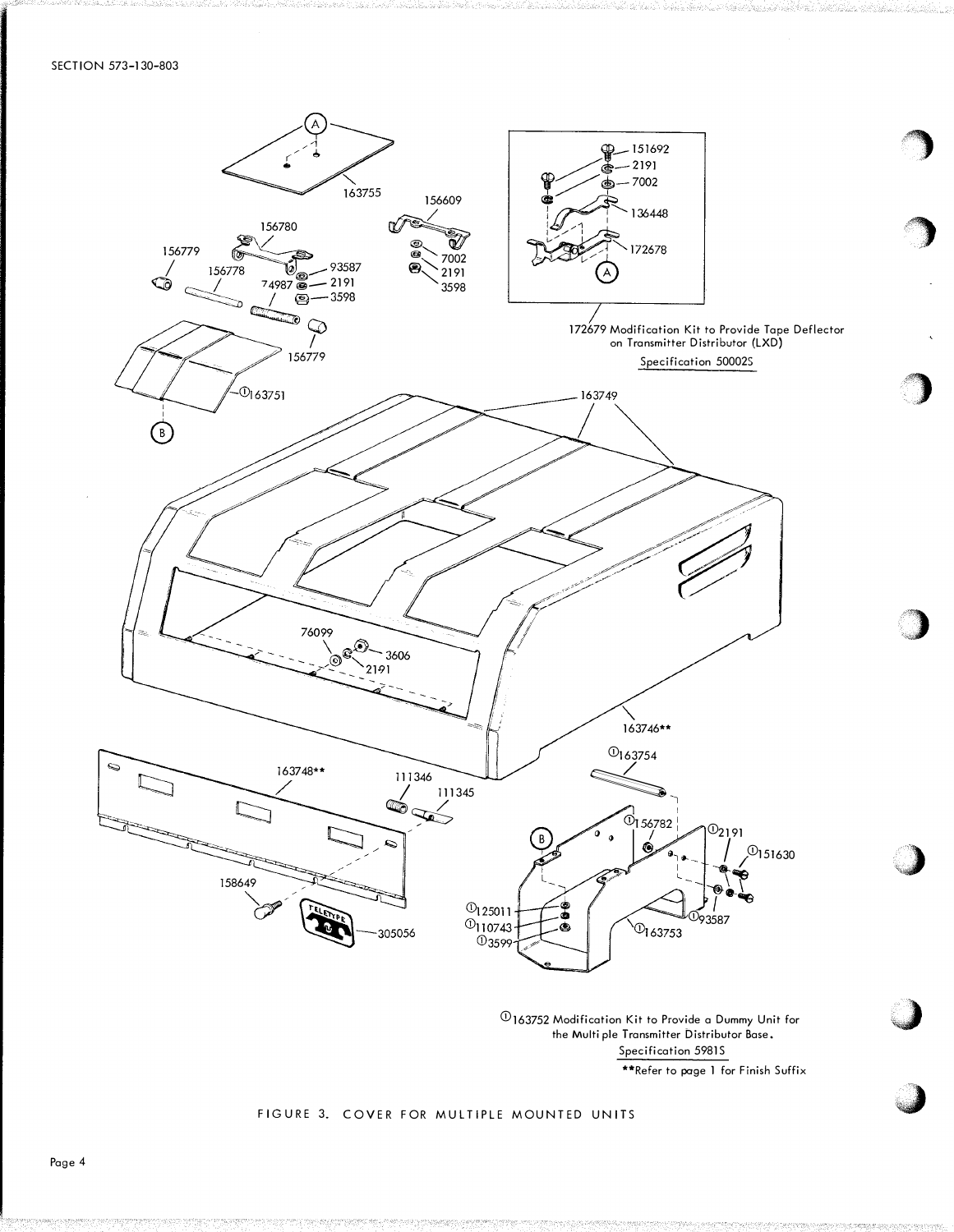

 $\mathcal{L}$ 

f

 $\left($ 

ĺ

 $\big($ 

 $\overline{\mathbf{C}}$ 

\*\*Refer to page 1 for Finish Suffix

FIGURE 4. TABLE